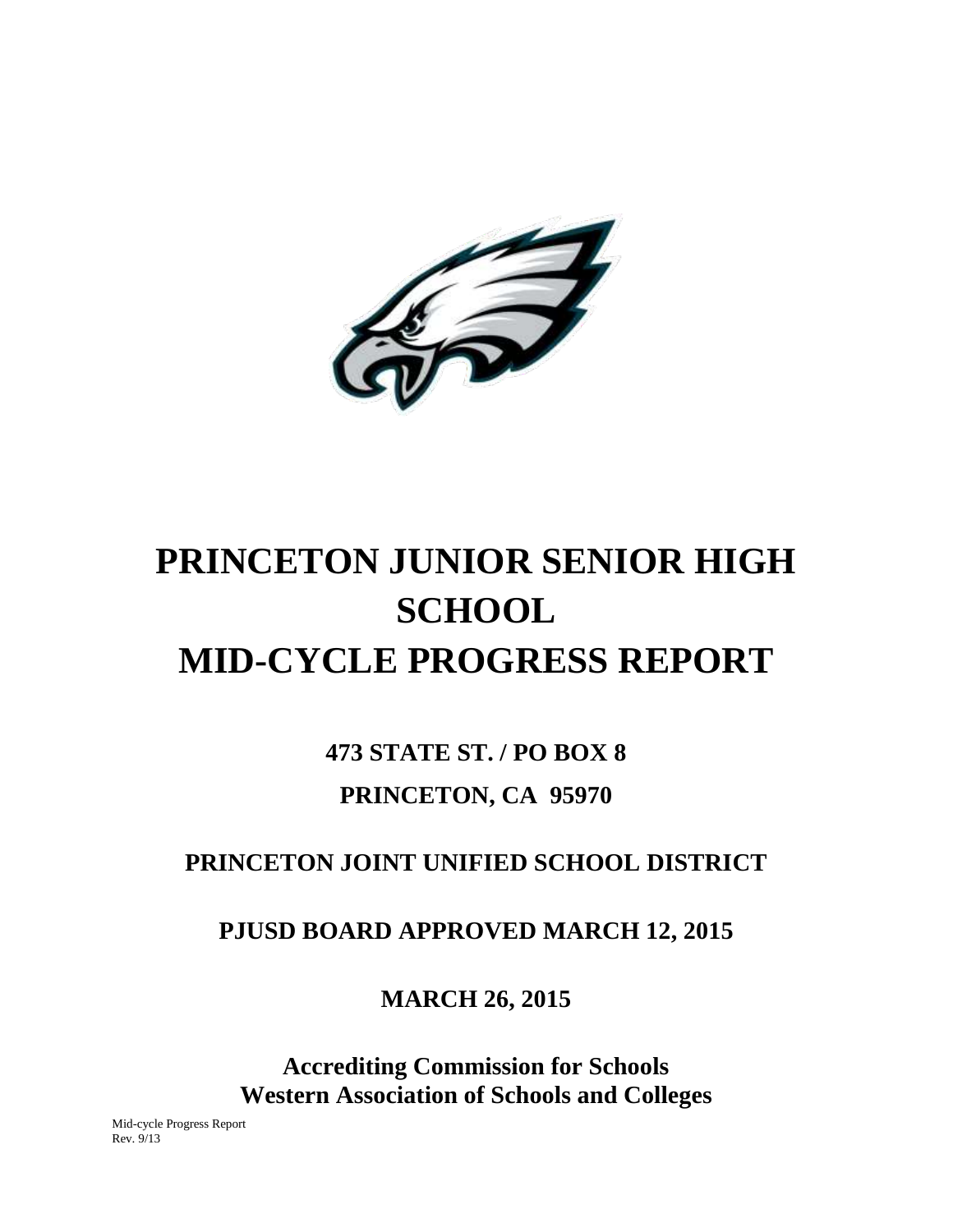# **CONTENTS**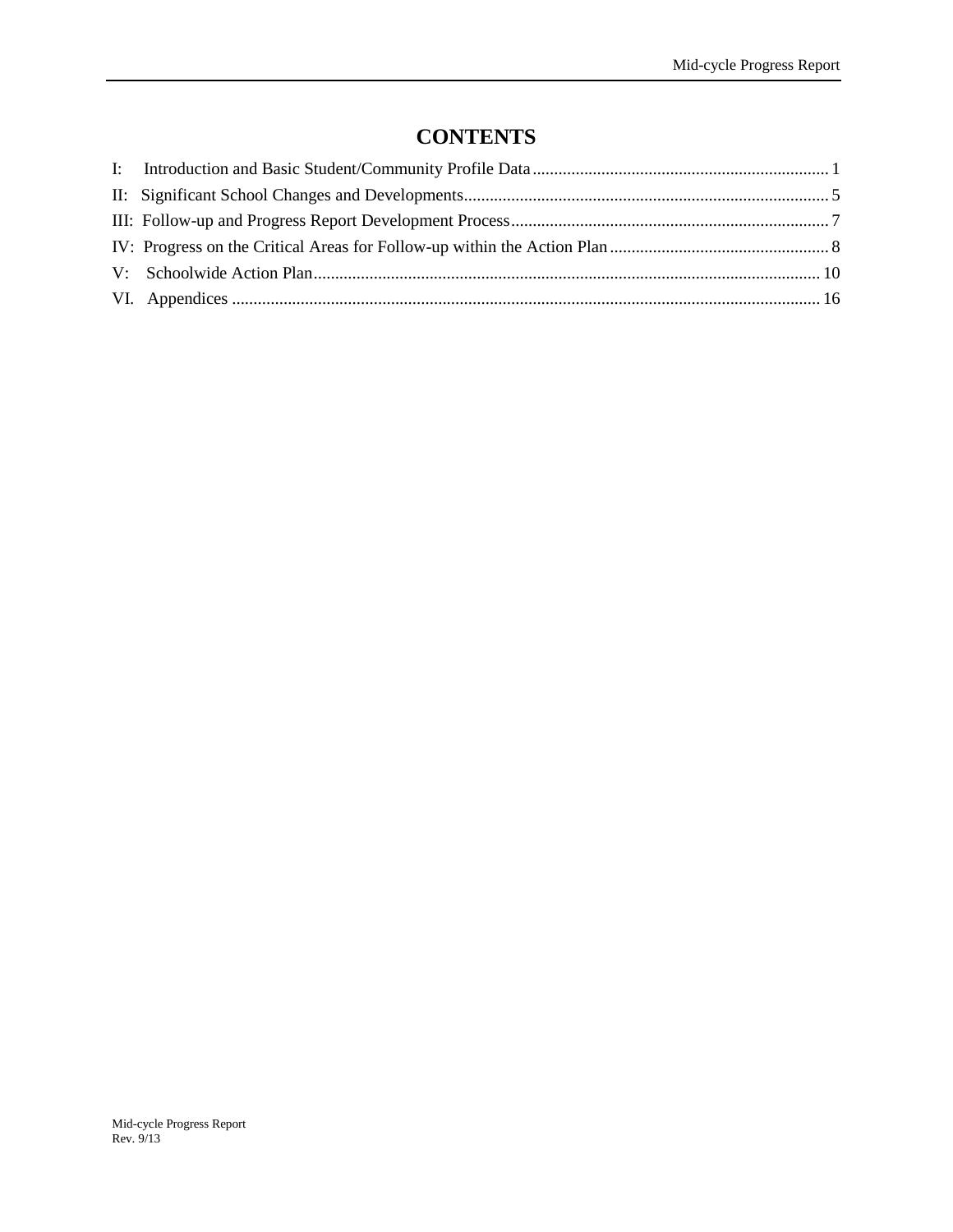# **I: Introduction and Basic Student/Community Profile Data**

**School Description and Student Demographics**: Princeton Junior Senior High School is located in Princeton, California, a rural farming community in Colusa County. The school serves  $7<sup>th</sup> - 12<sup>th</sup>$  grade students from Glenn and Colusa Counties, with a current enrollment of 117 students, slightly increased from our last WASC visit in the 2011-12 school year.

| <b>Princeton Junior Senior High School Enrollment</b> |                             |     |     |      |      |      |              |  |  |  |
|-------------------------------------------------------|-----------------------------|-----|-----|------|------|------|--------------|--|--|--|
|                                                       | 7th                         | 8th | 9th | 10th | 11th | 12th | <b>Total</b> |  |  |  |
| 2014/15                                               | 18                          | 18  | 28  | 12   | 22   | 19   | 117          |  |  |  |
| 2013/14                                               | 12                          | 23  | 12  | 19   | 21   | 21   | 108          |  |  |  |
| 2012/13                                               | 22                          |     | 19  | 22   | 23   | 18   | 118          |  |  |  |
| 2011/12                                               | 108<br>20<br>13<br>20<br>21 |     |     |      |      |      |              |  |  |  |
|                                                       |                             |     |     |      |      |      |              |  |  |  |

**Source: CBEDS enrollment, for 2011/12 - 2013/14; 2014/15 current as of 12.04.14**

We have a diverse student body, which has remained relatively stable over the last several years at approximately 60% Hispanic / Latino, 35% white, and 5% Native American. A significant number of students begin school in Princeton Joint Unified School District as English learners. By arrival to junior / senior high school, only a small percentage remain classified as English learners. This year we have five English learners, comprising 4.3% of the total student population.

**Faculty / Staff**: Princeton Junior Senior High School is served by nine teachers, one academic counselor, one school/district secretary, one bookkeeper, two custodians, a cafeteria manager, and a superintendentprincipal. Chapter Two's significant changes section details a variety of changes in these positions, and an organizational chart is included as an appendix.

**Schoolwide Student Goals**: Schoolwide Student Goals are included in a variety of plans and documents. These include:

- District Vision (included below)
- School Mission Statement (included below)
- Expected Schoolwide Learning Results (included below)
- WASC Action Plan (discussed later in report)
- Single Plan for Student Achievement (available at [www.pjusd.org\)](http://www.pjusd.org/)
- Local Control Accountability Plan (available at [www.pjusd.org\)](http://www.pjusd.org/)

During all periods of evaluation and revision of these various goals, we have strived to keep goals consistent and achievable, with a primary focus on improving academic rigor and student achievement.

**Our Mission:** The Mission of Princeton High School, an ethnically diverse, rural school that respects individual differences, is to graduate students with the skills and knowledge to be lifelong learners, transition to higher education or the workplace and become productive members of society. The implementation of a rigorous, dynamic, academic and career-technical curriculum will address career paths that will integrate technology, and be delivered in a partnership between an effective staff and the community.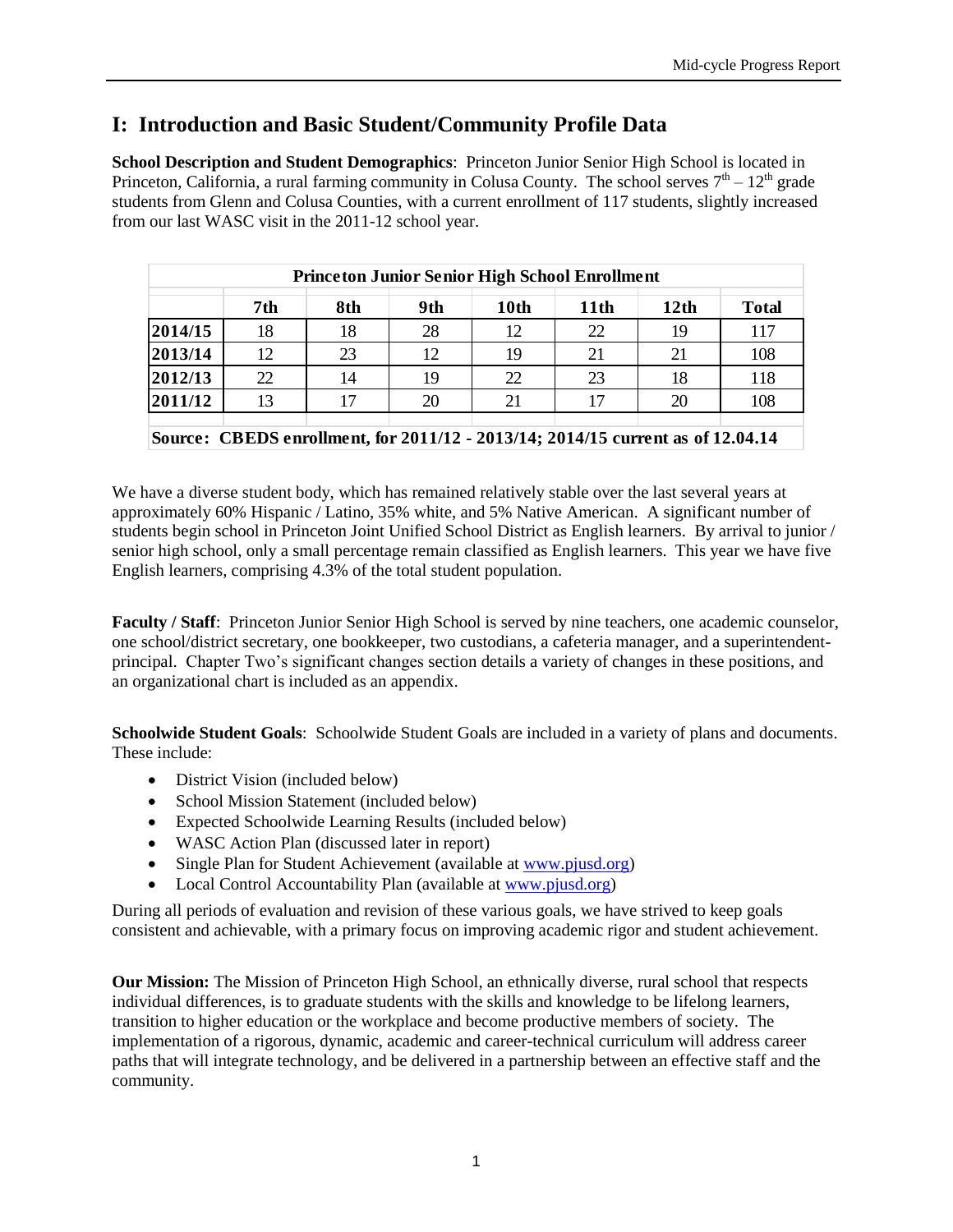**Our District Vision:** The Princeton Joint Unified School District is committed to providing excellence and equity in education for all students by nurturing, guiding, and challenging them to reach their fullest potential.

### **Princeton Junior / Senior High School ESLRs Expected Schoolwide Learning Results**

It is the goal of Princeton Junior / Senior High School that all students will experience a rigorous, comprehensive, academic program designed to produce graduates who are:

#### **1.0 Effective communicators**, able to:

- **1.1** Present information in a clear and logical manner
- **1.2** Use oral and written modes to communicate in a variety of situations
- **1.3** Interpret and represent information using a variety of media and technology

#### **2.0 Problem solvers and critical thinkers**, able to:

- **2.1** Think critically to assess, analyze, organize and synthesize information
- **2.2** Use diverse strategies to problem solve, make decisions, and evaluate results
- **2.3** Apply problem solving processes and critical thinking skills to real-life scenarios

#### **3.0 Collaborative workers**, able to:

- **3.1** Cooperate and accomplish tasks with others
- **3.2** Use collaborative efforts to achieve goals
- **3.3** Perform a variety of roles within a team

#### **4.0 Users of technology**, able to:

- **4.1** Understand and follow technical direction
- **4.2** Create various documents on the computer via word processing and other programs
- **4.3** Utilize technology for learning and communicating with real world applications

#### **5.0 Responsible citizens**, who:

- **5.1** Demonstrate respect and acceptance of others with different backgrounds, cultures, and abilities
- **5.2** Contribute time, effort, and talents to improve the quality of life in our school, community, nation, and world
- **5.3** Set high standards, develop a strong work ethic, act responsibly, respect others and their property and make positive contributions to society

**Academic Performance Index (API)**: California's Academic Performance Index (API) has historically been the most important measure we have used to track our academic progress. Our relatively poor 2011 API score was a focus in our last WASC self-report. Since then, we have improved dramatically, increasing our Growth API from 686 in 2011 to 800 in 2013. This jump brought us from among the lowest-scoring high schools in the area to among the highest.

We are also very proud of the fact that significant API improvement was made by every one of our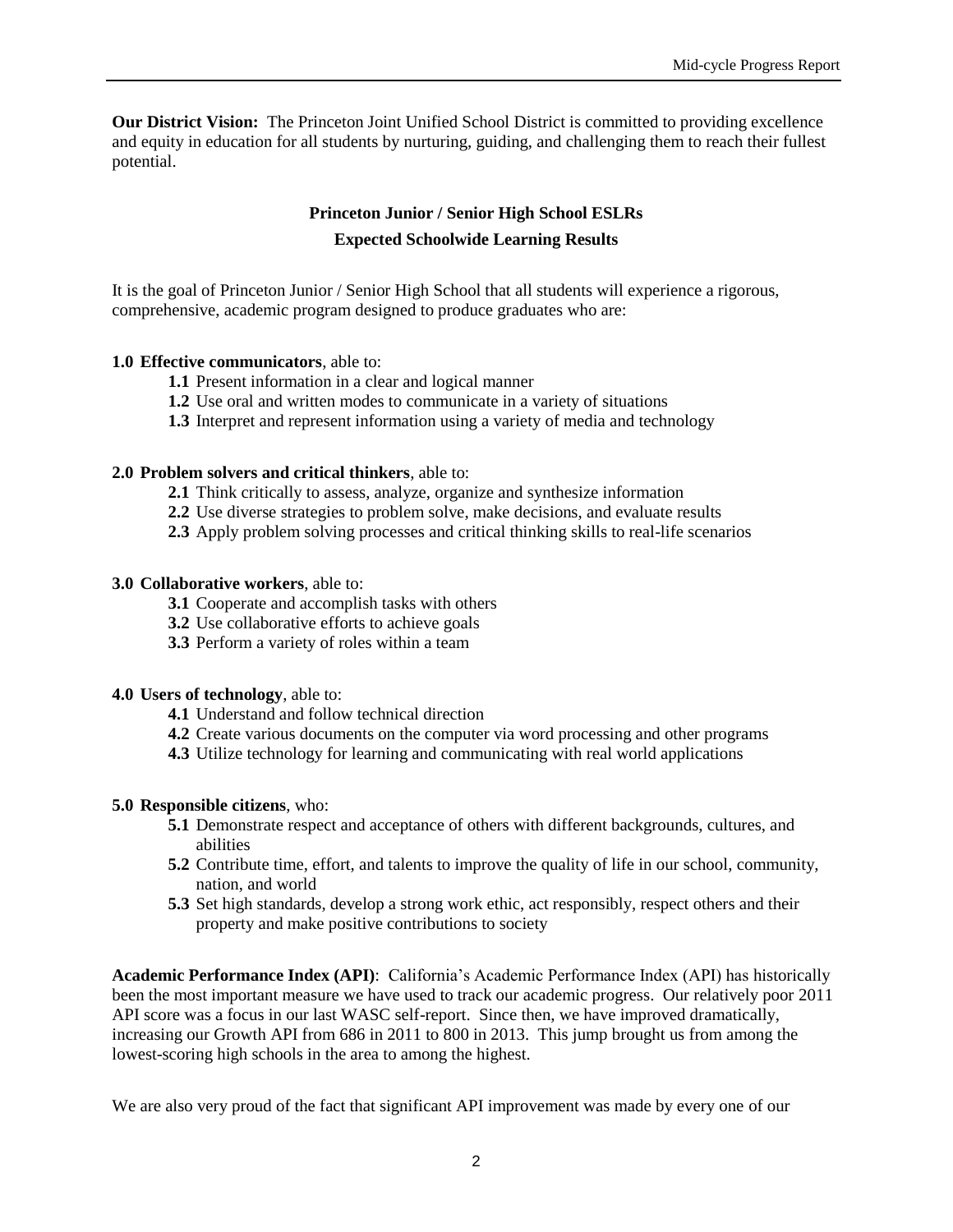student subgroups. Our schoolwide improvement was 114 points. English learners significantly exceeded this average, improving by 218 points. Socioeconomically disadvantaged students improved by 132 points, white students by 123 points, and Hispanic or Latino students by 114 points. The table below displays disaggregated API data by ethnicity, socioeconomic status, and English learner status.

|                                                             | Academic Performance Index: 2011-2013 |     |                                 |        |                 |        |  |           |                              |           |
|-------------------------------------------------------------|---------------------------------------|-----|---------------------------------|--------|-----------------|--------|--|-----------|------------------------------|-----------|
|                                                             |                                       |     |                                 |        |                 |        |  |           |                              |           |
|                                                             | 2011                                  |     | 2012                            |        | 2013            |        |  |           | <b>Change in Performance</b> |           |
|                                                             | Students                              |     | Growth Students Growth Students |        |                 | Growth |  |           | 2011 to 2012 to 2011 to      |           |
|                                                             | <b>Included</b>                       | API | Included                        | API    | <b>Included</b> | API    |  | 2012      | 2013                         | 2013      |
|                                                             |                                       |     |                                 |        |                 |        |  |           |                              |           |
| Schoolwide                                                  | 97                                    | 686 | 86                              | 775    | 91              | 800    |  | 89        | 25                           | 114       |
|                                                             |                                       |     |                                 |        |                 |        |  |           |                              |           |
| Hispanic or Latino                                          | 53                                    | 660 | 52                              | 764    | 54              | 774    |  | 104       | 10                           | 114       |
| White                                                       | 39                                    | 733 | 28                              | 808    | 31              | 856    |  | 75        | 48                           | 123       |
| American Indian                                             | 4                                     | *   | 6                               | ∗      | 6               | $\ast$ |  | <b>NA</b> | NA                           | NA.       |
| Native Hawaiian                                             | 1                                     | *   | $\theta$                        | $\ast$ | $\Omega$        | $\ast$ |  | NA        | NA                           | <b>NA</b> |
|                                                             |                                       |     |                                 |        |                 |        |  |           |                              |           |
| Socioeconomically<br>Disadvantaged                          | 61                                    | 649 | 60                              | 757    | 69              | 781    |  | 108       | 24                           | 132       |
|                                                             |                                       |     |                                 |        |                 |        |  |           |                              |           |
| <b>English Learners</b>                                     | 14                                    | 468 | 12                              | 598    | 26              | 686    |  | 130       | 88                           | 218       |
|                                                             |                                       |     |                                 |        |                 |        |  |           |                              |           |
| *API not provided because of low number of testing students |                                       |     |                                 |        |                 |        |  |           |                              |           |

| <b>Butte-Colusa-Glenn API Scores (Growth API)</b> |                |                |                |                |                |                |  |  |
|---------------------------------------------------|----------------|----------------|----------------|----------------|----------------|----------------|--|--|
|                                                   | 2013<br>Growth | 2012<br>Growth | 2011<br>Growth | 2010<br>Growth | 2009<br>Growth | 2008<br>Growth |  |  |
| 1 Pleasant Valley High                            | 821            | 827            | 840            | 815            | 798            | 790            |  |  |
| 2 Chico High                                      | 810            | 778            | 806            | 754            | 753            | 734            |  |  |
| 3 Princeton Jr. / Sr. High                        | 800            | 775            | 686            | 710            | 687            | 655            |  |  |
| 4 Gridley High                                    | 791            | 786            | 799            | 785            | 768            | 758            |  |  |
| 5 Durham High                                     | 785            | 783            | 768            | 752            | 789            | 767            |  |  |
| 6 Paradise High                                   | 765            | 765            | 747            | 743            | 740            | 731            |  |  |
| 7 Oroville High                                   | 760            | 747            | 718            | 707            | 727            | 703            |  |  |
| 8 Hamilton High                                   | 755            | 733            | 744            | 750            | 734            | 758            |  |  |
| 9 Colusa High                                     | 749            | 722            | 737            | 717            | 735            | 711            |  |  |
| 10 Pierce High                                    | 742            | 762            | 748            | 743            | 733            | 726            |  |  |
| 11 Orland High                                    | 735            | 730            | 723            | 732            | 711            | 697            |  |  |
| 12 Las Plumas High                                | 733            | 725            | 715            | 708            | 720            | 718            |  |  |
| 13 Maxwell High                                   | 727            | 739            | 715            | 706            | 743            | 710            |  |  |
| 14 Elk Creek High                                 | 703            | 654            | N/A            | N/A            | N/A            | N/A            |  |  |
| 15 Willows High                                   | 667            | 673            | 702            | 714            | 717            | 731            |  |  |
| 16 Biggs High                                     | 666            | 679            | 676            | 693            | 695            | 714            |  |  |
| 17 Williams High                                  | 653            | 645            | 642            | 699            | 661            | 675            |  |  |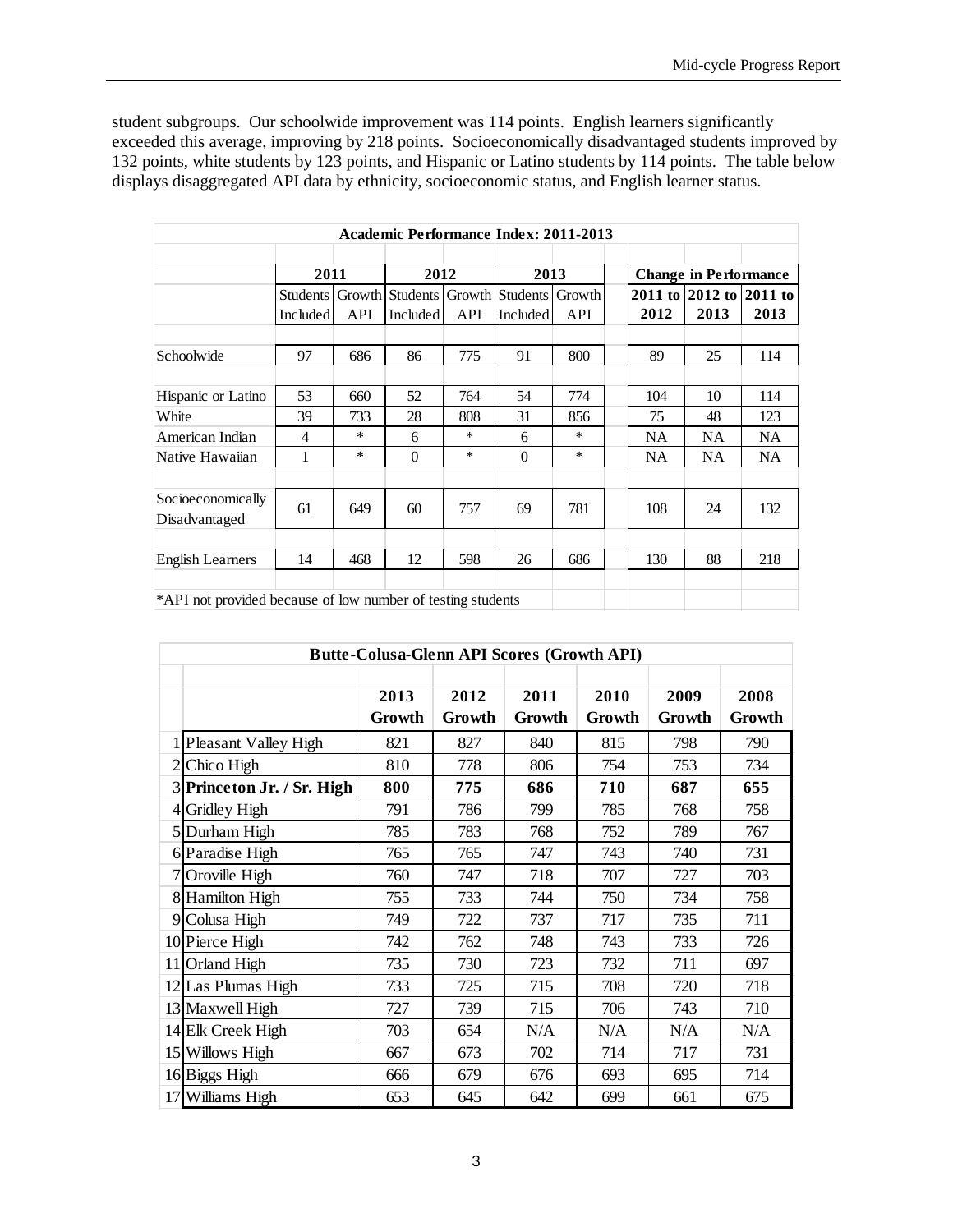**Adequate Yearly Progress (AYP) / Program Improvement (PI)**: In the 2011-12 school year, Princeton met five of five AYP Criteria and made it out of Program Improvement Status. Since then we have continued to make Adequate Yearly Progress and remain out of Program Improvement (PI) Status.

**California High School Exit Exam (CAHSEE)**: CAHSEE Scores have improved, with three-year average  $10<sup>th</sup>$  grade pass rates of 84% for mathematics and 86% for English Language Arts. This year we have no senior students still in need of CAHSEE passage.

**College Readiness Measures**: We need to further improve the college readiness of our students. Some years have demonstrated improvement, but the improvement has not yet achieved the consistency we want. SAT and ACT participation rates are improving, but scores still need improvement. ACT scores have shown some improvement, while SAT scores have declined. CSU EAP scores remain little changed. We do not have recent AP scores, because we have not been able to offer AP courses, resulting in no students taking AP exams. The table below more thoroughly details performance (missing data is highlighted in yellow; we are working on obtaining this data and plan to have it in the final draft of this report).

|                  |                     |                                                                        | <b>SAT</b>                     |                          |                |              |
|------------------|---------------------|------------------------------------------------------------------------|--------------------------------|--------------------------|----------------|--------------|
|                  | <b>Unique</b>       | <b>Total Tests</b>                                                     |                                | <b>Average Scores</b>    |                |              |
| <b>Test Year</b> | <b>Takers</b>       | <b>Taken</b>                                                           | Reading                        | Math                     | Writing        | <b>Total</b> |
| 2014             | 5                   | 6                                                                      | 452                            | 470                      | 443            | 1365         |
| 2013             |                     |                                                                        | Data not available             |                          |                |              |
| 2012             | 8                   | 10                                                                     | 379                            | 397                      | 402            | 1178         |
| 2011             | $\,8\,$             | 14                                                                     | 384                            | 451                      | 371            | 1206         |
| 2010             | $\overline{2}$      | 3                                                                      | 440                            | 463                      | 413            | 1317         |
|                  |                     | Note: Scores compiled by calendar year dates, not academic year dates. |                                |                          |                |              |
|                  |                     |                                                                        | <b>ACT</b>                     |                          |                |              |
| Year             | <b>Total Tested</b> | <b>English</b>                                                         | <b>Mathematics</b>             | Reading                  | <b>Science</b> | Composite    |
| 2014             | 9                   | 18.7                                                                   | 19.3                           | 18.1                     | 19.4           | 19.0         |
| 2013             | $\overline{4}$      | 20.5                                                                   | 21.3                           | 20.8                     | 19.5           | 20.8         |
| 2012             | $\overline{0}$      | $\Omega$                                                               | $\mathbf{0}$                   | $\Omega$                 | $\Omega$       | $\Omega$     |
|                  |                     |                                                                        | <b>AP</b> (Advanced Placement) |                          |                |              |
|                  |                     |                                                                        |                                |                          |                |              |
| Year             | <b>Total Tested</b> | <b>Total Passed</b>                                                    |                                |                          |                |              |
| 2013-14          | $\overline{0}$      | $\Omega$                                                               |                                |                          |                |              |
| 2012-13          | $\overline{7}$      | $\overline{c}$                                                         |                                |                          |                |              |
| 2011-12          | 5                   | $\mathbf{0}$                                                           |                                |                          |                |              |
|                  |                     |                                                                        | <b>CSU EAP</b>                 |                          |                |              |
|                  |                     | <b>Total Assessed</b>                                                  | <b>English</b>                 | <b>Mathematics</b>       |                |              |
| Year             | <b>Total Tested</b> | <b>College Ready</b>                                                   | <b>Proficient</b>              | <b>Proficient</b>        |                |              |
| 2013-14          | 19                  | 3                                                                      | $\overline{\mathbf{4}}$        | 6                        |                |              |
| 2012-13          |                     | Data not available                                                     |                                |                          |                |              |
| 2011-12          | 16                  | 4                                                                      | $\overline{4}$                 | 3                        |                |              |
|                  |                     |                                                                        | UC / CSU A-G Requirements      |                          |                |              |
|                  | <b>Total</b>        | <b>Students Completing A-G</b>                                         |                                |                          |                |              |
| Year             | <b>Enrollment</b>   | Requirements                                                           |                                | % of Students Completing |                |              |
| 2013-14          | 20                  | $\overline{4}$                                                         |                                | 20%                      |                |              |
| 2012-13          | 18                  | $\,$ 8 $\,$                                                            |                                | 44%                      |                |              |
| 2011-12          | 21                  | $\tau$                                                                 |                                | 33%                      |                |              |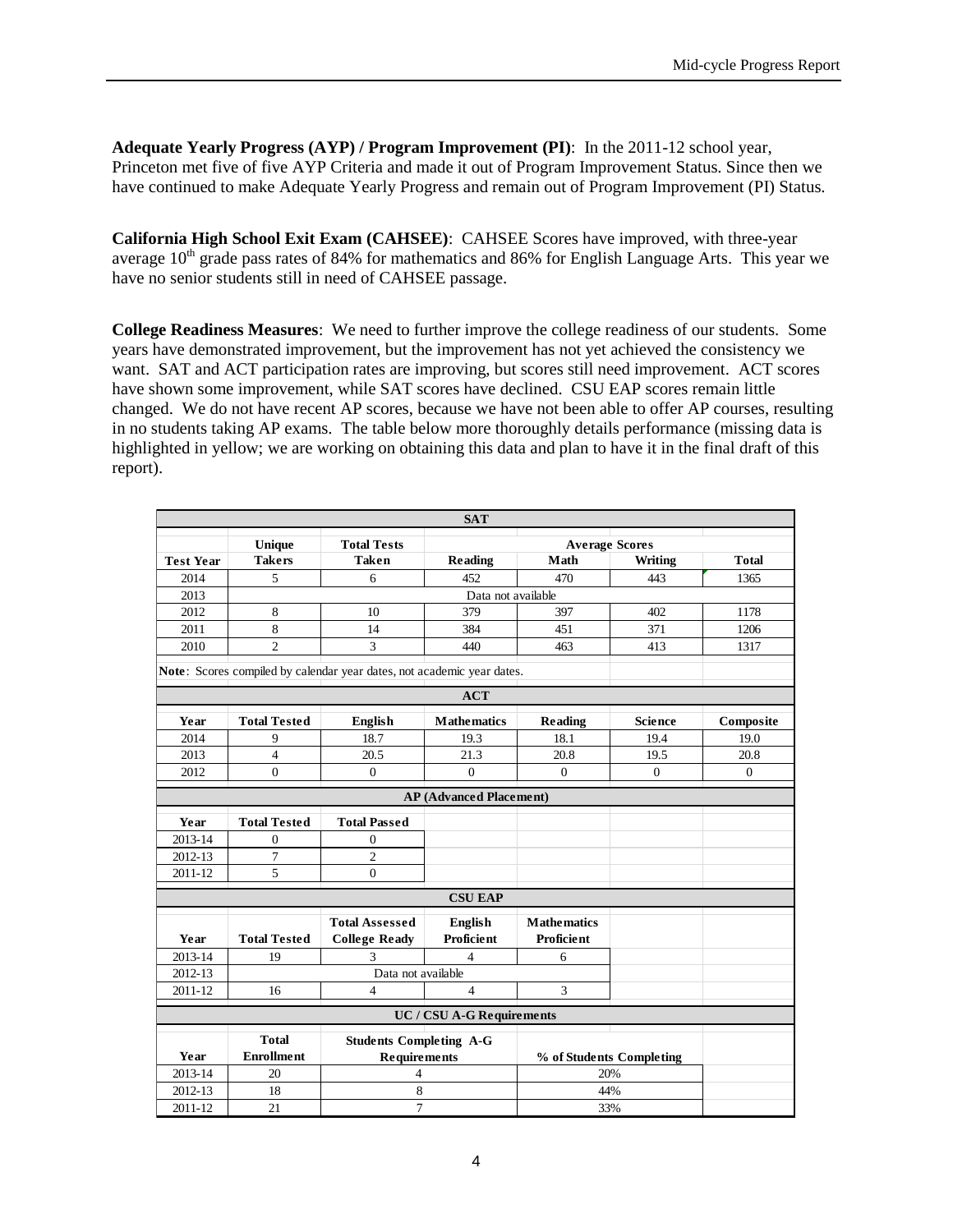## <span id="page-6-0"></span>**II: Significant School Changes and Developments**

**Staffing changes**: Princeton Junior Senior High School has had extensive changes in staffing since our last WASC visit. These include changes in the following positions:

- Principal-Superintendent: Cody Walker
- Chief Business Official: Beth Penner
- Counselor: Raylene Robinson
- Cafeteria Manager: Wanda Swift
- Superintendent's Secretary: Jolene Towne
- Bookkeeper: Yecenia Polanco
- Teachers
	- o Agriculture: Trevor Airola
	- o English: Alex Mercado
	- o Math: Troy German
	- o Math: Vanessa Quevedo

**Standards:** Along with all California schools, Princeton has been adjusting to the shift from the California State Content Standards to the California Common Core State Standards. We are also shifting to Next Generation Science Standards and revised ELD Standards. For implementation of the standards we are piloting new mathematics curriculum for grades K-9. Algebra I has been converted into Integrated Math I. Next year, geometry will be replaced by Integrated Math II, and in the following year Algebra II will be replaced by Integrated Math III. All three levels of Integrated Math will include algebra, geometry, and statistics. In English courses, the shift has been somewhat less drastic, primarily with a movement toward greater incorporation of nonfiction texts into the curriculum. In science courses, the movement is toward greater integration of the scientific disciplines.

**Standardized Assessment**: The California Standards Tests have been the most significant, high-stakes tests for Princeton students for many years. The 2012-13 school year was the last year that most of these tests were administered (excluding  $8<sup>th</sup>$  and  $10<sup>th</sup>$  grade science CSTs). In 2013-14, students piloted the SBAC / CAASP testing system for English and math in grades 7, 8, and 11. The 2014-15 school year will mark the first scored administration of the new standardized assessments. Princeton, like all other California public schools, is working through the process of implementing the new standardized assessment system.

**Daily Schedule**: During our last WASC visit, we had one daily schedule with seven class periods. We have added additional daily schedule options which have given us greater flexibility in instruction and programs.

- **Late Start**: We have used a monthly late-start day for professional development since the beginning of the 2012-13 school year. Students begin school at 9:15 instead of 8:15, giving teachers an hour of collaboration time each of these mornings. We may add a second monthly late start day next school year.
- **Modified Block**: We began a pilot of a modified block schedule at the beginning of the Spring 2015 semester. On Wednesdays and Thursdays students have three extended classes and one regular length class instead of the typical seven classes. The primary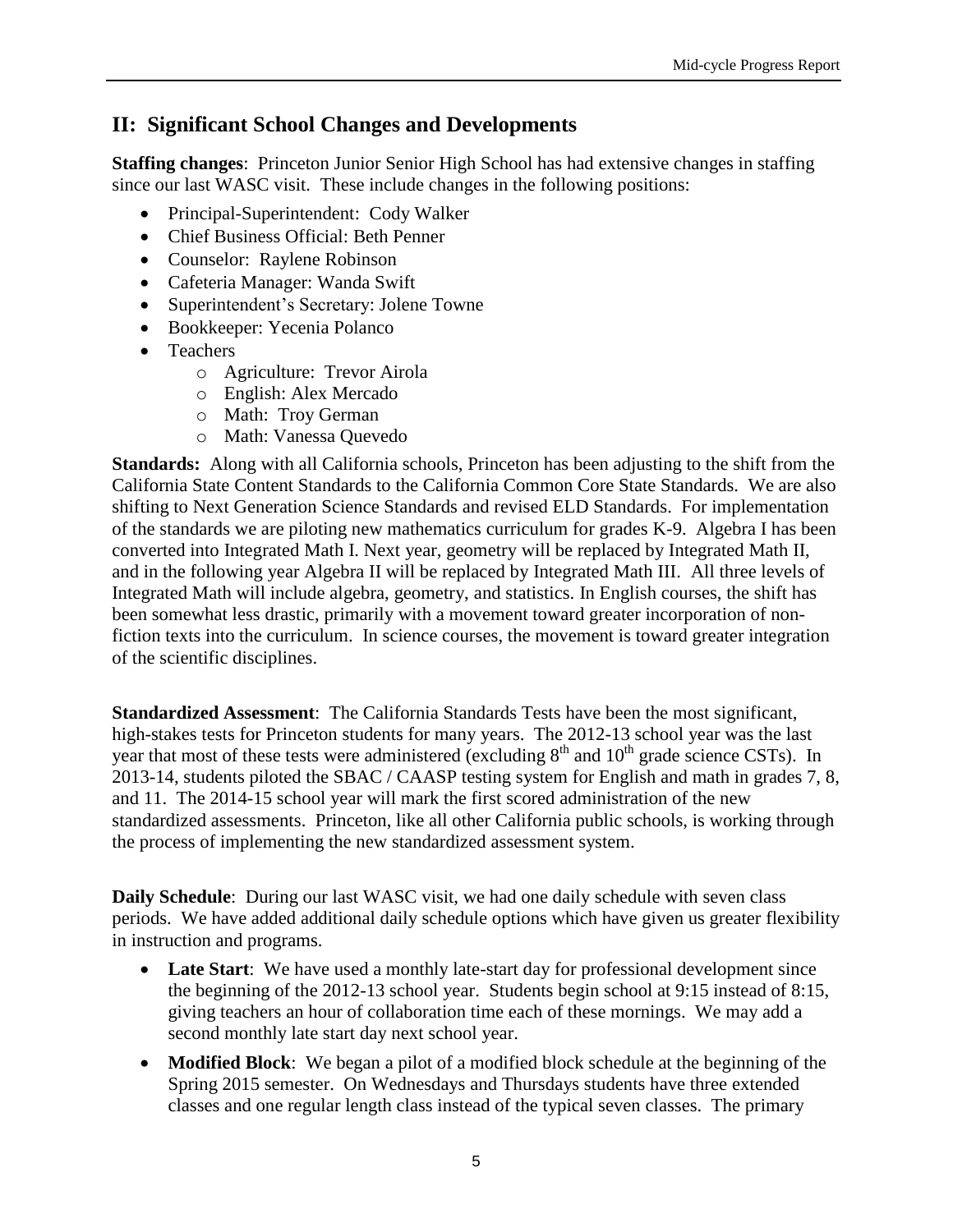impetus for the change was the need for extended blocks for the inquiry-based learning aligned with Common Core State Standards.

 **Advisory Schedules**: We use advisory schedules as needed to accommodate ASB / Class meetings, assemblies / rallies, and FFA meetings (which include a majority of our students).

**Funding model - Revenue Limit to Local Control Funding Formula (LCFF)**: LCFF was initially going to be a very negative change for PJUSD. Our high school has been classified as a necessary small high school for many years, which has provided us with enhanced funding. LCFF changes eliminated our eligibility for this status, which would have had a very negative impact on our funding. Our interim superintendent, John McIntosh, led an effort for restoration of necessary small high school funding, which was ultimately successful for a three-year period. Budget challenges remain, but at least for the short term the district's finances are in order.

**Planning and Reporting**: The shift to LCFF brought with it the addition of needing to complete a Local Control Accountability Plan (LCAP). Both of Princeton's School Site Councils worked with a variety of other stakeholders to shape our LCAP. We have made a strong effort to keep the various plans for our school's actions aligned to one another: thus, our LCAP and Single Plan for Student Achievement (SPSA) were tied to our WASC Action Plan goals, all in an effort to make our efforts as fruitful as possible.

**CTE Courses**: ROP funding, which helped fund a variety of CTE courses at Princeton will no longer be available following the 2014-15 school year. Princeton did opt to participate in a grant application for the Career Pathway Trust Grant. This application was successful, and for the four year term of the grant Princeton will continue to receive funding that is comparable to the ROP funding that was discontinued. This funding will be directed toward two career pathways: medical and fabrication (focused on welding). Our science teacher, Natalie Behr, and ag instructor, Trevor Airola, are playing significant roles in planning these pathways at Princeton Junior Senior High School.

**School board elections**: The composition of the Princeton Joint Unified School Board has remained relatively stable. In the November 2014 election, three seats were up for election, with two incumbents running for re-election and one long-time member retiring from service. The two incumbents who ran for the seats were successful in their re-election bids. One new member, Troy Hansen, was added to replace retiring board member Don Perez.

**Wireless tower construction**: Princeton has had a very slow internet connection for many years. This has hampered teachers' ability to incorporate internet based content into their instruction. More recently, this slow connection is causing challenges with the new online testing system. As this report is being written, construction of a wireless tower is underway. This tower will provide a dramatically improved network connection, and we are eagerly looking forward to the opportunities that this connection will afford us.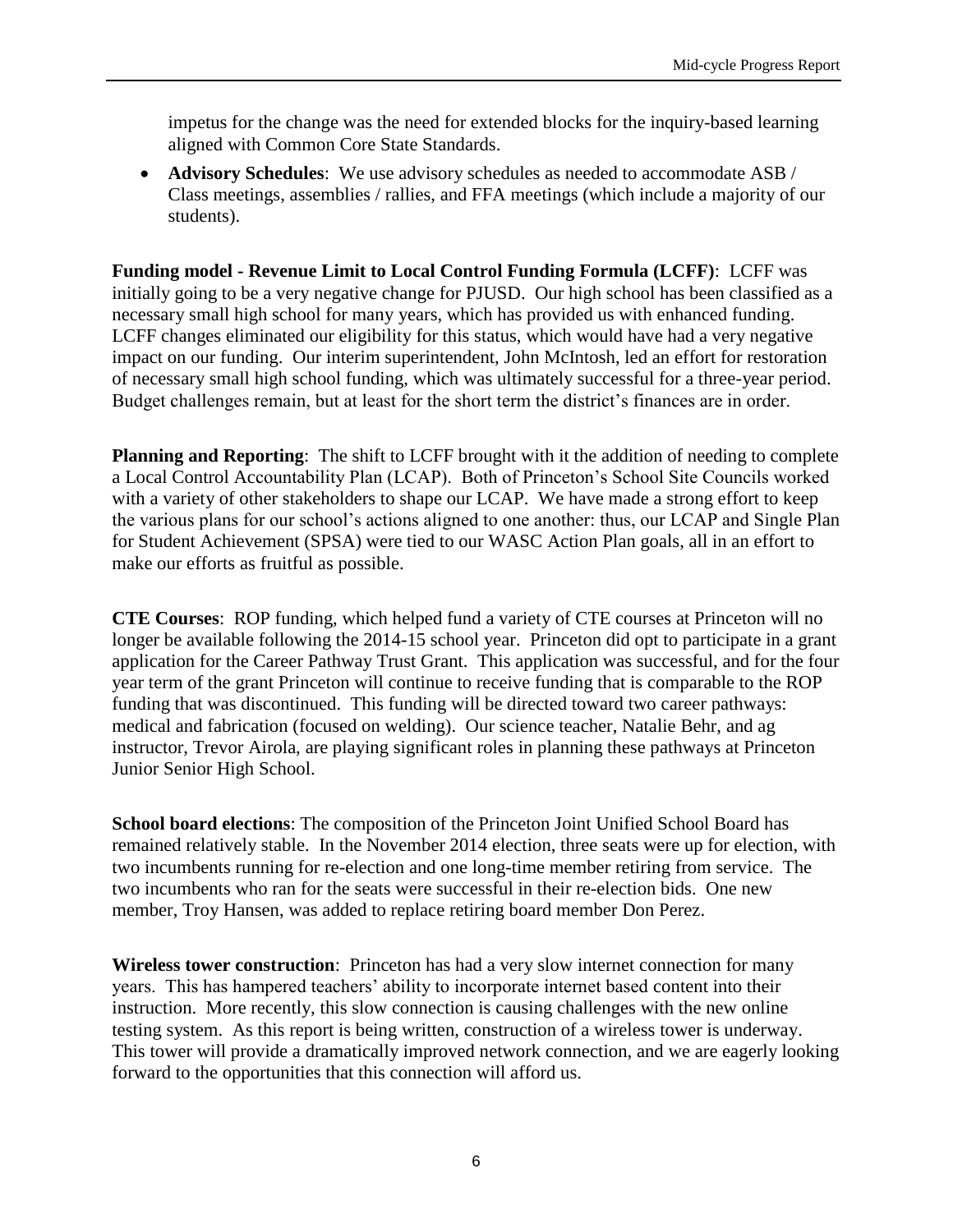## <span id="page-8-0"></span>**III: Follow-up and Progress Report Development Process**

The WASC leadership team has been responsible for overseeing progress on the school's action plan. The goals identified in the action plan have been incorporated into other guiding documents, including the Single Plan for Student Achievement (SPSA) and Local Control Accountability Plan (LCAP). In this way, the goals have remained central to the actions that the school has been taking.

This progress report was primarily written by Cody Walker, chair of the WASC leadership team and current superintendent / principal. A survey on progress toward identified goals was distributed to all staff, and received answers were incorporated into the progress report. A draft of this report was provided to all staff members for feedback prior to the report going to the governing board for approval.

The progress report was included in the March 2015 board packet, discussed during the March 12, 2015 board meeting, and approved by the governing board in that meeting.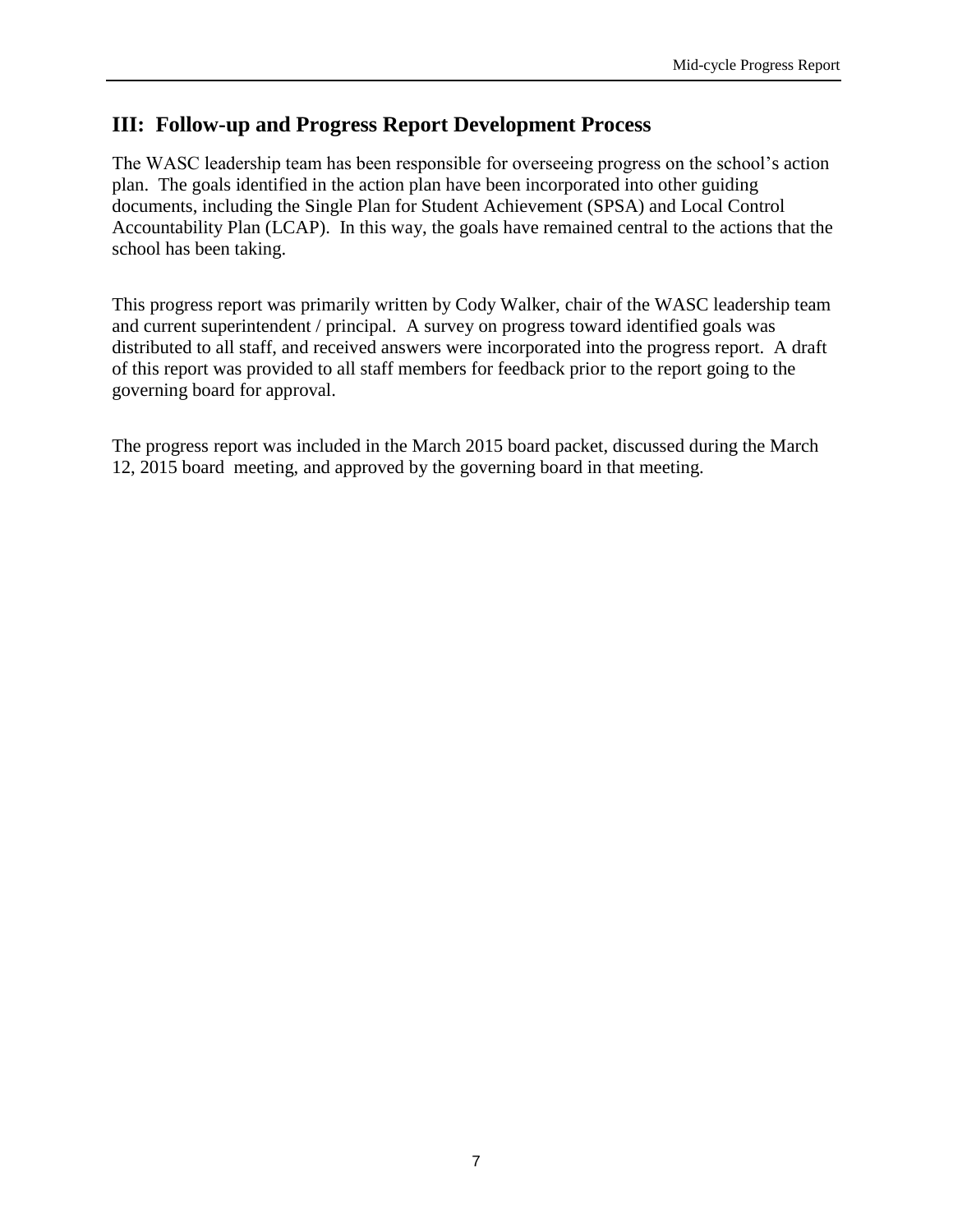# <span id="page-9-0"></span>**IV: Progress on the Critical Areas for Follow-up within the Action Plan**

In 2012, the WASC Visiting Committee left Princeton with three critical areas for follow-up. These critical areas and the ways in which these areas have been addressed are detailed below.

*1. Continue to revise, and adhere to, a professional development plan that focuses on curriculum, assessment, or instruction.*

This critical area for follow-up was incorporated in School Goal 3.

Teachers have participated in a great deal of professional development focused on curriculum, assessment, and instruction. With the shift to the Common Core State Standards, there have been a tremendous number of opportunities and a great need for professional development. For both of the last two years all of our teachers have participated in the Glenn County Common to the Core Staff Development Day along with all other Glenn County teachers. During these days, teachers have been able to select from a wide variety of professional development modules. Common Core, Next Generation Science Standards, new ELD standards, and educational technology have been the main areas of focus. Glenn County Office of Education has taken a stronger lead in professional development in the last several years and has made content-specific professional development available to Princeton's teachers. This has been extremely beneficial because many of our teachers are departments of one at Princeton, making departmental collaboration a rather lonely enterprise. One collaborative endeavor among many Glenn County teachers was the evaluation of Common Core aligned mathematics curricula. This collaboration aided our mathematics instructors in selecting the curricula that we are piloting this year. Other professional development themes have included STEM, CTE, and Educational Technology (CUE).

*2. Continue to utilize and refine benchmark assessments, including developing analysis, creating intervention strategies, and guiding instructional time.* 

This critical area for follow-up was incorporated into School Goal 1.

Benchmark assessments were thoroughly utilized during the 2012-13 school year. Regular administrations were built into the schedule, giving teachers the time necessary to administer these assessments. Assessment data was used to guide instruction. We believe that improved use of benchmarks was an important factor in our significantly improved academic achievement. The 2013-14 school year was a hiatus from most state testing, which had served as the primary guide for our benchmarking efforts. While we continued with some benchmarking efforts, there was more of a wait and see approach with the state's promise that formative and interim assessments aligned to the new testing system would soon be released. These formative and interim assessments have only recently been released. We plan to use them for the first time during the Spring 2015 semester and will more thoroughly implement their use in upcoming years.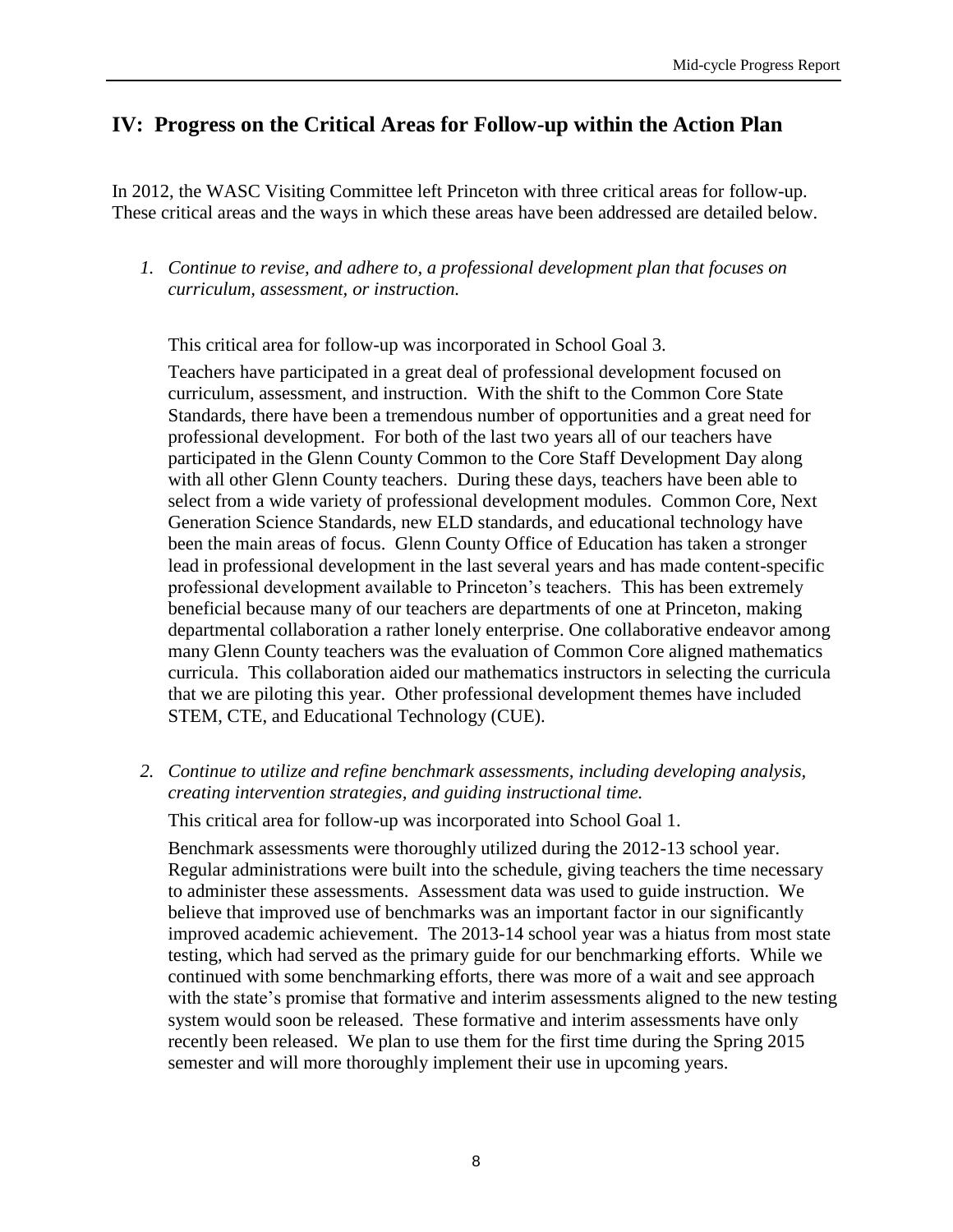*3. Pursue resources for the improvement and renovation of facilities, including science building and library.*

This critical area for follow-up was not incorporated into an action plan goal, but has been acted upon.

In 2014 the Princeton Joint Unified School District Board of Trustees made the decision to pursue a \$2.75 million school facilities bond. Measure S passed with 63% of voters casting a "yes" vote. The district is eligible for an additional \$1.5 million in state modernization funds (a program that is not currently funded). The high school science building, along with the two portable classrooms nearby it, will be demolished in the first week of June. All three classrooms will be replaced by new modular buildings. The shop will also be upgraded with new wiring, HVAC, and exhaust units. When modernization funds become available (likely in 2016), we plan to upgrade most of the other high school buildings. The school library has not been a functional library for many years. While we have left a variety of books in the room available to students, we have largely converted the library into a computer lab. We plan to do so more thoroughly when modernization funds become available.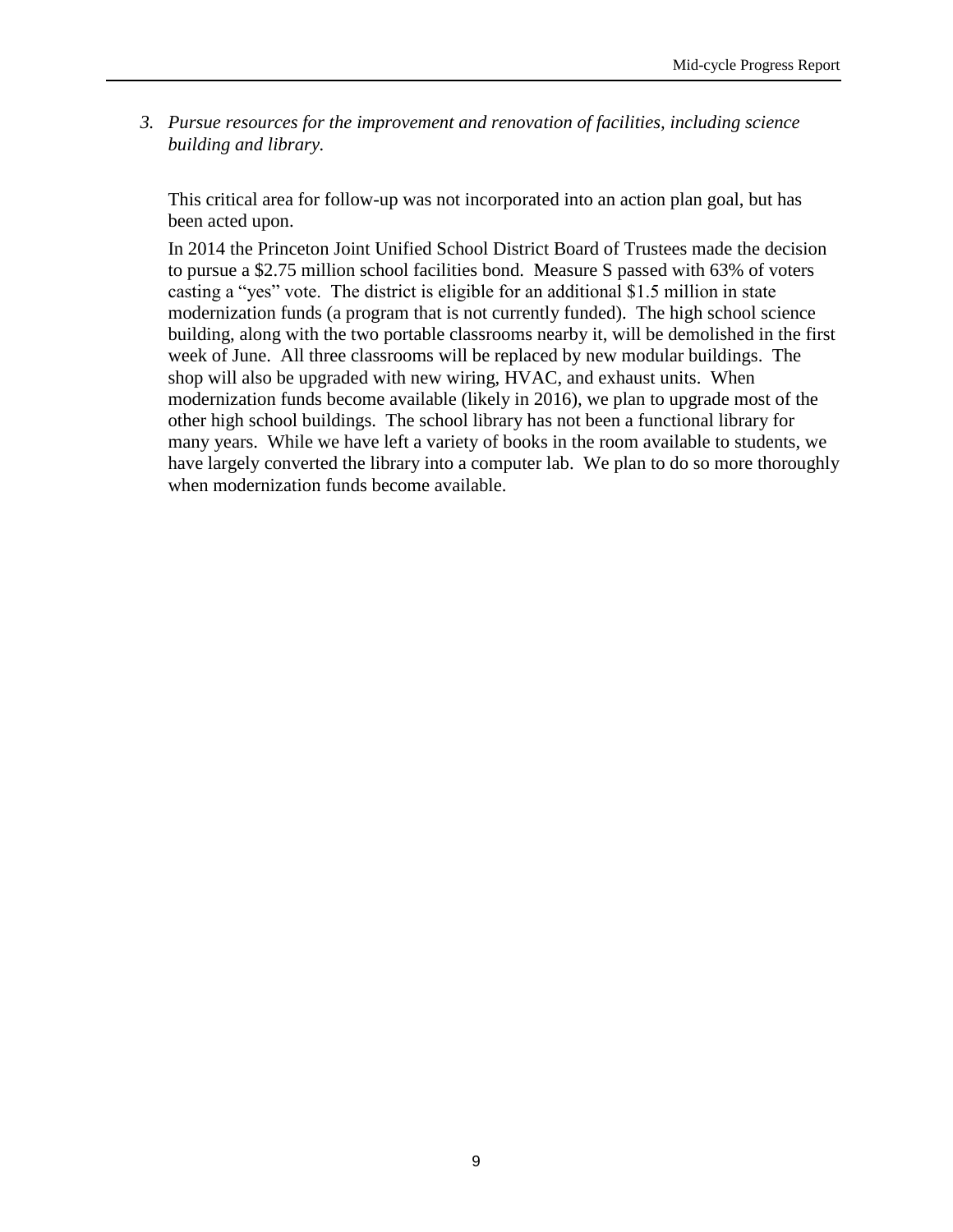# <span id="page-11-0"></span>**V: Schoolwide Action Plan**

In Princeton's 2011-12 WASC Report, we identified the following school goals:

- **1)** Improve student academic achievement across disciplines through greater rigor in all classes and restructured support classes.
- **2)** Improve the college readiness of Princeton High graduates
- **3)** Unify the staff and students in pursuit of academic goals by improving communication, collaboration, and professional development.

We have made significant progress toward achieving all of these goals, but not so much that we consider any of them to have been fully achieved. Thus, we have used these same goals, with some refinements in subsequent plans, including the Single Plan for Student Achievement (SPSA) and the Local Control Accountability Plan (LCAP).

The SPSA and LCAP are annually updated and reviewed by the School Site Council and Governing Board. During the 2013-14, we approved a SPSA and LCAP with identical Goals and Actions. It is our intention that going forward, our SPSA, LCAP, and WASC plans would be unified and integrated. Through integration of the plans, we believe that they will have the greatest possibility for achievement. The Goals and Actions were divided into more discreet categories than the School Goals from the WASC report to better align with the identified state priorities. Within these categories we believe that all of our school goals are also addressed in an updated manner reflecting our current circumstances. The Goals and Actions from the SPSA and LCAP, incorporating WASC School Goals, are below.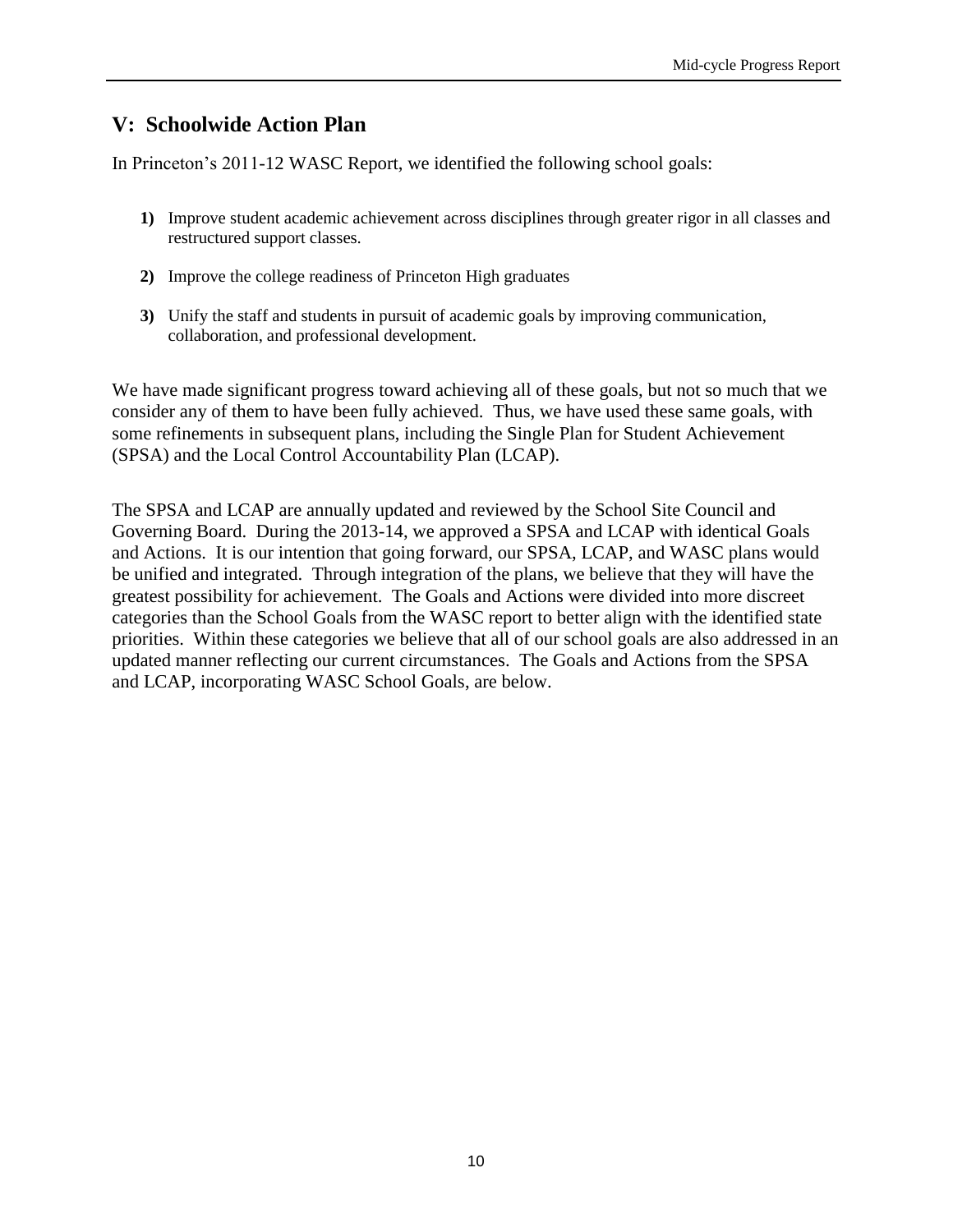|      | <b>Goals and Actions</b>                                                                                                                                                                                                                                                                                                                                                                                                                                                                                                                                                                                                                                                                                                                                                                                                                                                            |                                                                                                                                                                                                                                                                                                                                                                                                                              |                                                                                                                                                                                                                 |             |
|------|-------------------------------------------------------------------------------------------------------------------------------------------------------------------------------------------------------------------------------------------------------------------------------------------------------------------------------------------------------------------------------------------------------------------------------------------------------------------------------------------------------------------------------------------------------------------------------------------------------------------------------------------------------------------------------------------------------------------------------------------------------------------------------------------------------------------------------------------------------------------------------------|------------------------------------------------------------------------------------------------------------------------------------------------------------------------------------------------------------------------------------------------------------------------------------------------------------------------------------------------------------------------------------------------------------------------------|-----------------------------------------------------------------------------------------------------------------------------------------------------------------------------------------------------------------|-------------|
| $\#$ | <b>Analysis</b>                                                                                                                                                                                                                                                                                                                                                                                                                                                                                                                                                                                                                                                                                                                                                                                                                                                                     | Goal(s)                                                                                                                                                                                                                                                                                                                                                                                                                      | Action(s)                                                                                                                                                                                                       | <b>Site</b> |
| 1)   | The California Department of<br>Education has adopted the<br>California Common Core State<br>Standards. Teachers have been<br>gathering and incorporating<br>appropriate material to augment<br>existing curriculum. The District<br>has not, however, adopted any new<br>curriculum based on the Common<br>Core State Standards.<br>Princeton Joint Unified School<br>District has computer labs at both<br>of its two schools and additional<br>computers (1-5) in each classroom.<br>The District has recently installed<br>a new server, POE switches, and<br>wireless access points. We have<br>identified need for more ceiling-<br>mounted LCD projectors and<br>mobile carts of laptops (likely<br>Chromebooks). We also recognize<br>the need to develop a BYOD<br>(Bring Your Own Device) Policy<br>that will allow us to better<br>leverage student-owned<br>technology. | Evaluate options for curriculum based on<br>Common Core State Standards, Next Generation<br>Science Standards, and updated California<br>English Language Development standards,<br>recommend new curriculum to the Princeton<br>Joint Unified School District Governing Board,<br>purchase and implement use of new curriculum.<br>Improve student access to technology; revise<br>policies on use of technology on campus. | Evaluate and purchase Common Core<br>and Next Generation Science<br>Standards aligned curriculum<br>Evaluate and purchase updated<br>California English Language<br>Development Standards aligned<br>curriculum | LEA-wide    |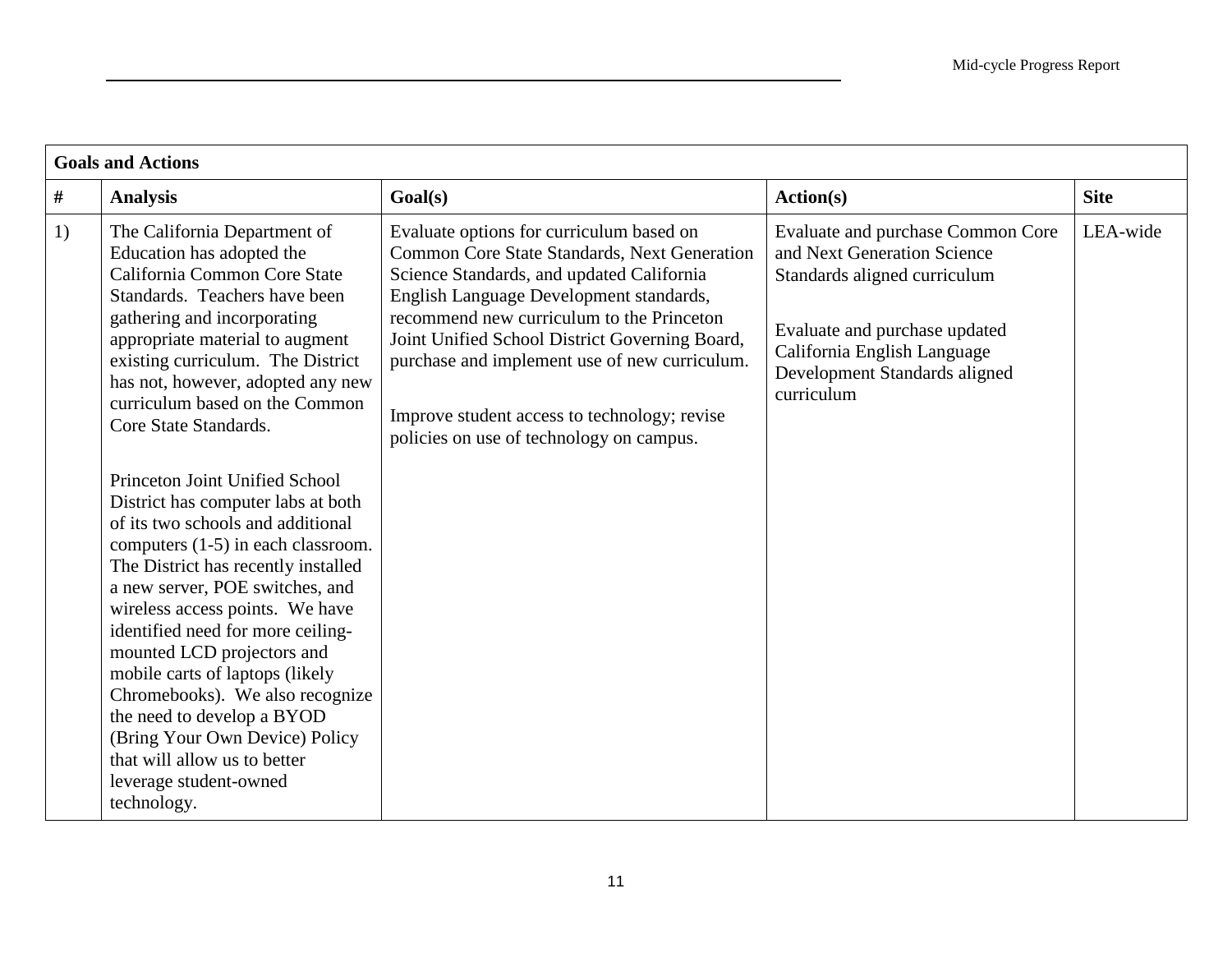| 2) | The California Department of<br>Education has adopted the<br>California Common Core State<br><b>Standards, Next Generation</b><br>Science Standards, and updated<br>California English Language<br>Development Standards.<br>Princeton teachers have been<br>involved in a variety of<br>professional development<br>activities oriented toward<br>implementation of these standards.<br>However, full implementation of<br>the new standards has not yet been<br>achieved. | Fully implement / integrate updated standards,<br>including California Common Core State<br>Standards, Next Generation Science Standards,<br>and updated California English Language<br>Development Standards. | Provide teachers opportunities for<br>professional development in<br>California Common Core State<br><b>Standards and Next Generation</b><br>Science Standards.<br>Provide teachers with collaboration<br>time through late start days<br>(districtwide) and afternoon<br>collaboration periods (elementary).<br>Provide opportunities for professional<br>development for updated California<br>ELD content standards | LEA-wide   |
|----|-----------------------------------------------------------------------------------------------------------------------------------------------------------------------------------------------------------------------------------------------------------------------------------------------------------------------------------------------------------------------------------------------------------------------------------------------------------------------------|----------------------------------------------------------------------------------------------------------------------------------------------------------------------------------------------------------------|------------------------------------------------------------------------------------------------------------------------------------------------------------------------------------------------------------------------------------------------------------------------------------------------------------------------------------------------------------------------------------------------------------------------|------------|
| 3) | Princeton Elementary School has<br>focused instruction on English<br>Language Arts and mathematics.<br>Coverage of social science,<br>science, visual and performing<br>arts, and health has been limited in<br>recent years. The focus on the<br>core curriculum has been validated<br>by dramatically improved<br>academic results. However,<br>Princeton Elementary School now<br>intends to add back the breadth of<br>curriculum specified in Education<br>Code 51210  | Augment social science and science instruction<br>at Princeton Elementary School.                                                                                                                              | Plan Princeton Elementary School<br>master schedule to incorporate periods<br>for social science and science.<br>Provide professional development<br>opportunities to Princeton Elementary<br>teachers, specifically oriented toward<br>social science and science instruction.<br>Maintain bilingual paraprofessional<br>support for ELD students                                                                     | Elementary |
| 4) | On a variety of performance<br>measures, Princeton schools have<br>made outstanding progress. The                                                                                                                                                                                                                                                                                                                                                                           | Maintain a proficient level on the reconfigured<br>API measure (previously 800, to be determined                                                                                                               | Continue benchmark testing to<br>provide formative assessment data.<br>Use this data to tailor instruction to                                                                                                                                                                                                                                                                                                          | LEA-wide   |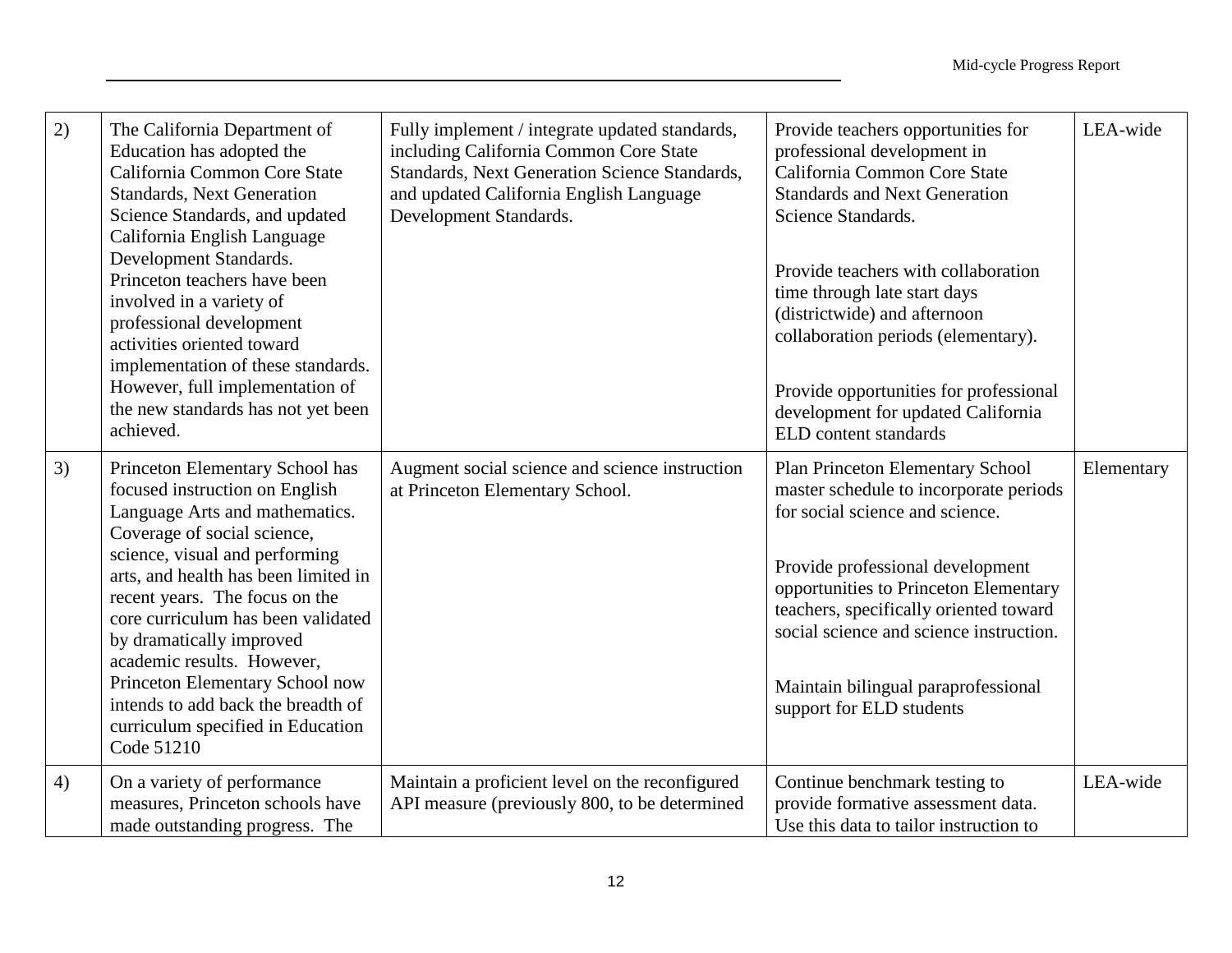|    | District API stands at 807, with<br>Princeton Elementary having been<br>above 800 three years in a row,<br>and Princeton Junior Senior High<br>reaching 800 for the 2012-13<br>school year. STAR/CST results<br>have been the primary component<br>of API scores, and accordingly<br>show strong testing results.<br>CAHSEE passage rates have been<br>above 80% for both English and<br>math both of the last two school<br>years.<br>Increasing numbers of ELD<br>students have been entering<br>PJUSD each year. Princeton<br>Elementary has done an excellent<br>job of helping these students<br>become fluent in English and has<br>accordingly had strong ELD<br>reclassification rates, which we<br>desire to maintain. The primary<br>determinant for reclassification has<br>been student scores on the CELDT<br>test. | in new API formula).<br>Maintain CAHSEE pass rates above 80%.<br>At least 60% of ELD students will advance at<br>least one level on the CELDT (or new<br>equivalent) annually. | student needs.<br>Maintain elementary school standard<br>of at least two hours / week of pullout<br>ELD instruction and in class SDAIE<br>support.<br>Maintain junior / senior high school<br>master schedule period for ELD.<br>Improve alignment to maximize<br>enrollment of ELD students in the<br>ELD support class.<br>Maintain categorically funded<br>paraprofessionals at Princeton<br>Elementary Schools.<br>Continue use of SDAIE strategies for<br>ELD instruction in the classroom |                         |
|----|----------------------------------------------------------------------------------------------------------------------------------------------------------------------------------------------------------------------------------------------------------------------------------------------------------------------------------------------------------------------------------------------------------------------------------------------------------------------------------------------------------------------------------------------------------------------------------------------------------------------------------------------------------------------------------------------------------------------------------------------------------------------------------------------------------------------------------|--------------------------------------------------------------------------------------------------------------------------------------------------------------------------------|-------------------------------------------------------------------------------------------------------------------------------------------------------------------------------------------------------------------------------------------------------------------------------------------------------------------------------------------------------------------------------------------------------------------------------------------------------------------------------------------------|-------------------------|
| 5) | A college preparatory course of<br>study that covers all of UC / CSU<br>A-G requirements is available to<br>all Princeton Junior Senior High<br>School students. In 2011-12,                                                                                                                                                                                                                                                                                                                                                                                                                                                                                                                                                                                                                                                     | Improve college readiness by increasing rate of<br>completion of UC / CSU A-G requirements to at<br>least 50% annually.                                                        | The Princeton Junior Senior High<br>School counselor will conference with<br>all incoming freshmen and their<br>parents to craft a four-year academic                                                                                                                                                                                                                                                                                                                                           | Princeton Jr<br>Sr High |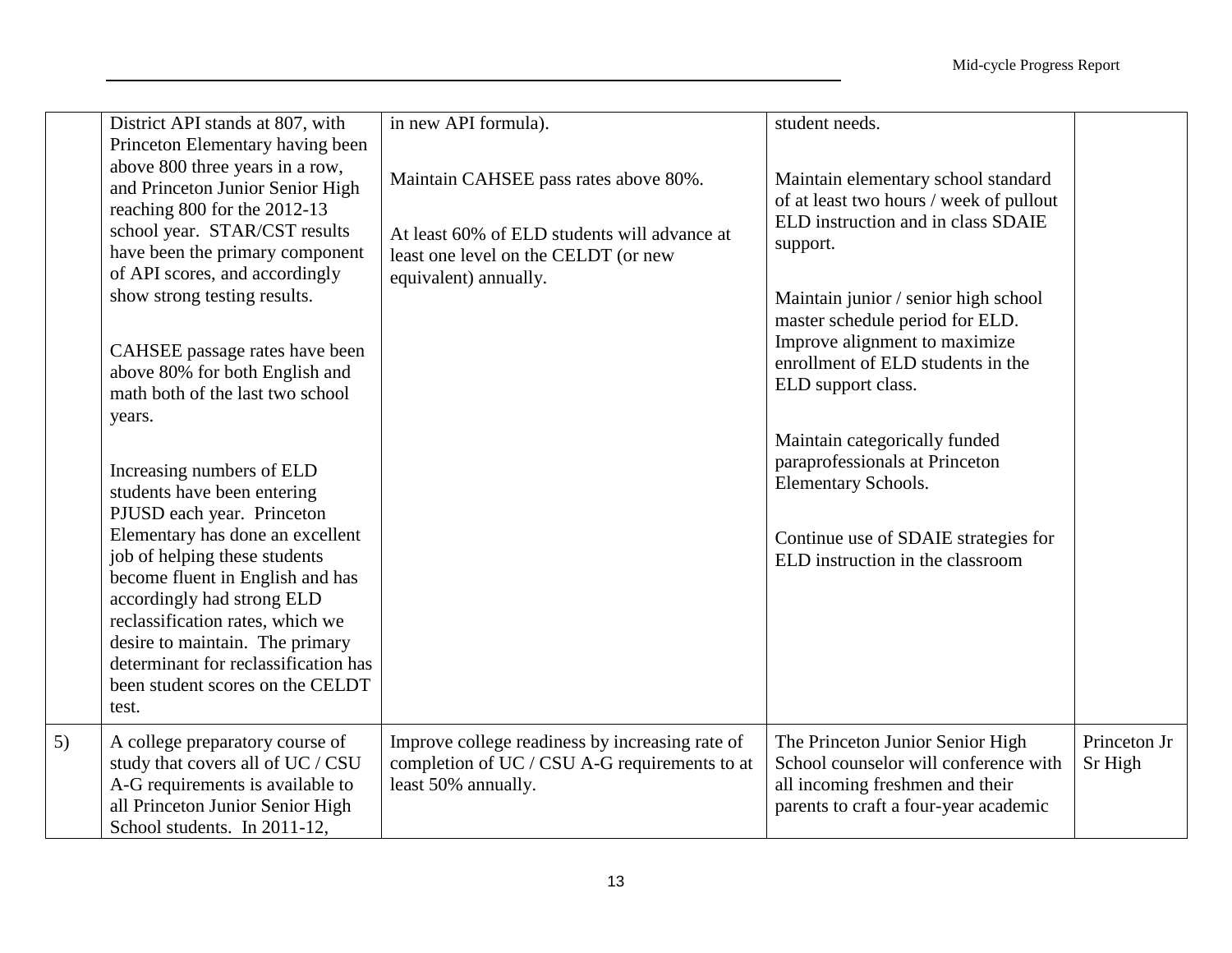|    | 33.3% of graduating seniors<br>completed UC / CSU A-G<br>requirements. In 2012-13, 44.4%<br>of graduating seniors completed<br>UC / CSU A-G requirements. We<br>believe that we can and should<br>improve the UC / CSU A-G<br>requirement completion rate.                                                                                                                                                                                                                                                                                                                                                                                                       |                                                                         | plan.                                                                                                                                                                                         |          |
|----|------------------------------------------------------------------------------------------------------------------------------------------------------------------------------------------------------------------------------------------------------------------------------------------------------------------------------------------------------------------------------------------------------------------------------------------------------------------------------------------------------------------------------------------------------------------------------------------------------------------------------------------------------------------|-------------------------------------------------------------------------|-----------------------------------------------------------------------------------------------------------------------------------------------------------------------------------------------|----------|
| 6) | Princeton schools continue to<br>employ a variety of traditional<br>methods of communicating with<br>parents. These include<br>newsletters, Back-to-School and<br>Open House Nights, parent access<br>to Aeries ABI, parent-teacher<br>conferences, etc. We do not<br>believe that we have sufficiently<br>leveraged available technology.<br>Specifically, we believe that we<br>could significantly improve our<br>website and its use. We also<br>would like to develop a social<br>media presence (e.g., Facebook,<br>Twitter, Instagram, etc.). By<br>doing so we believe that we will<br>not only have more involved<br>parents but better engaged pupils. | Improve district and school websites. Develop<br>social media presence. | Work with webmaster on revamp of<br>district and school websites.<br>Create and utilize Facebook and<br>Twitter accounts to share district and<br>school news.                                | LEA-wide |
| 7) | Princeton Joint Unified School<br>District has a current school safety<br>plan. However, we believe that<br>this plan should be updated and<br>made more thorough and                                                                                                                                                                                                                                                                                                                                                                                                                                                                                            | Update school safety plans.<br>Drill safety procedures more regularly.  | Form safety committee with primary<br>purpose of updating school safety<br>plan. School safety plans will include<br>guidelines for safety drills, which will<br>be incorporated with greater | LEA-wide |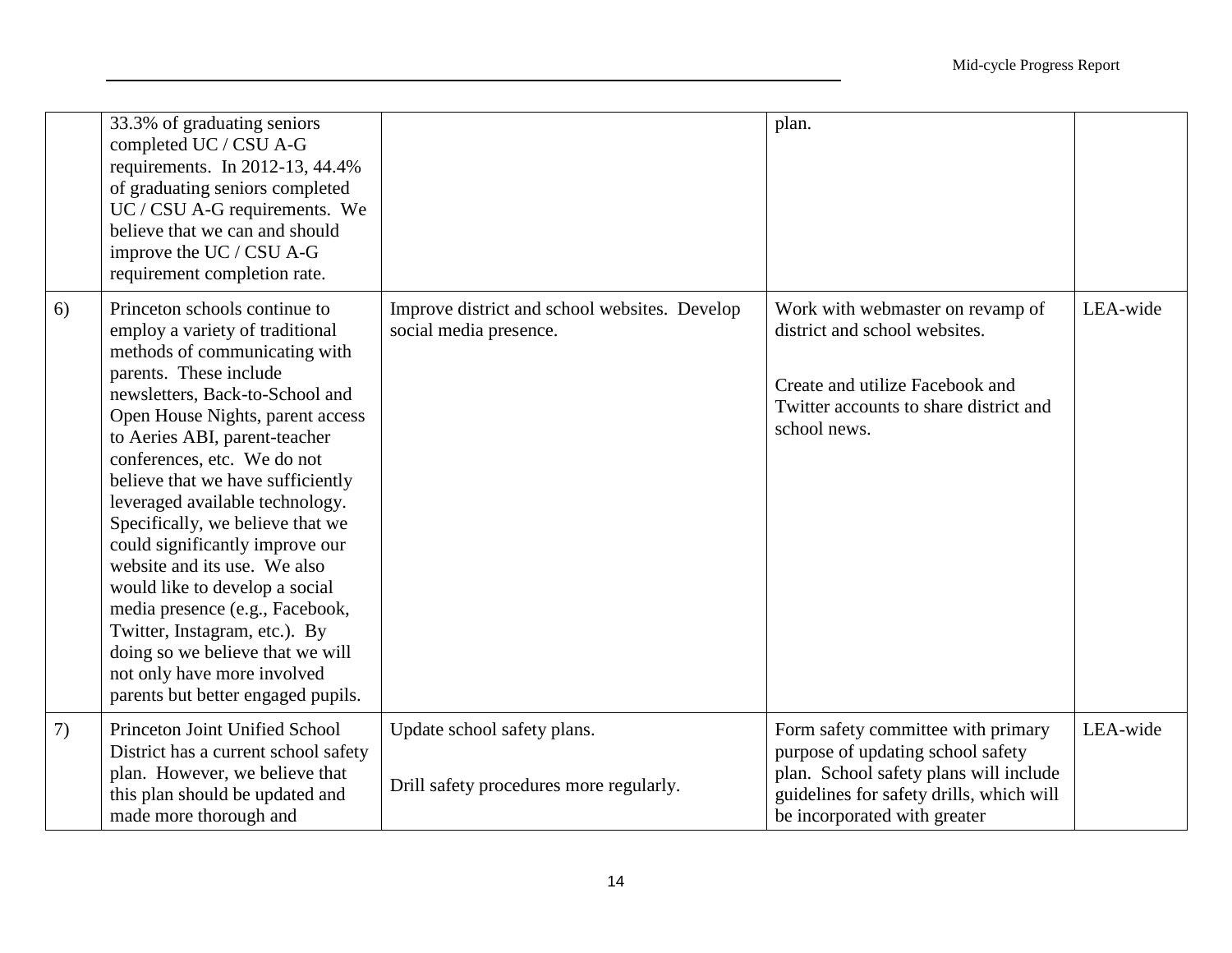| comprehensive. Safety procedures   Improve safety alert system. | frequency. |  |
|-----------------------------------------------------------------|------------|--|
| need to be practiced more                                       |            |  |
| regularly through drills.                                       |            |  |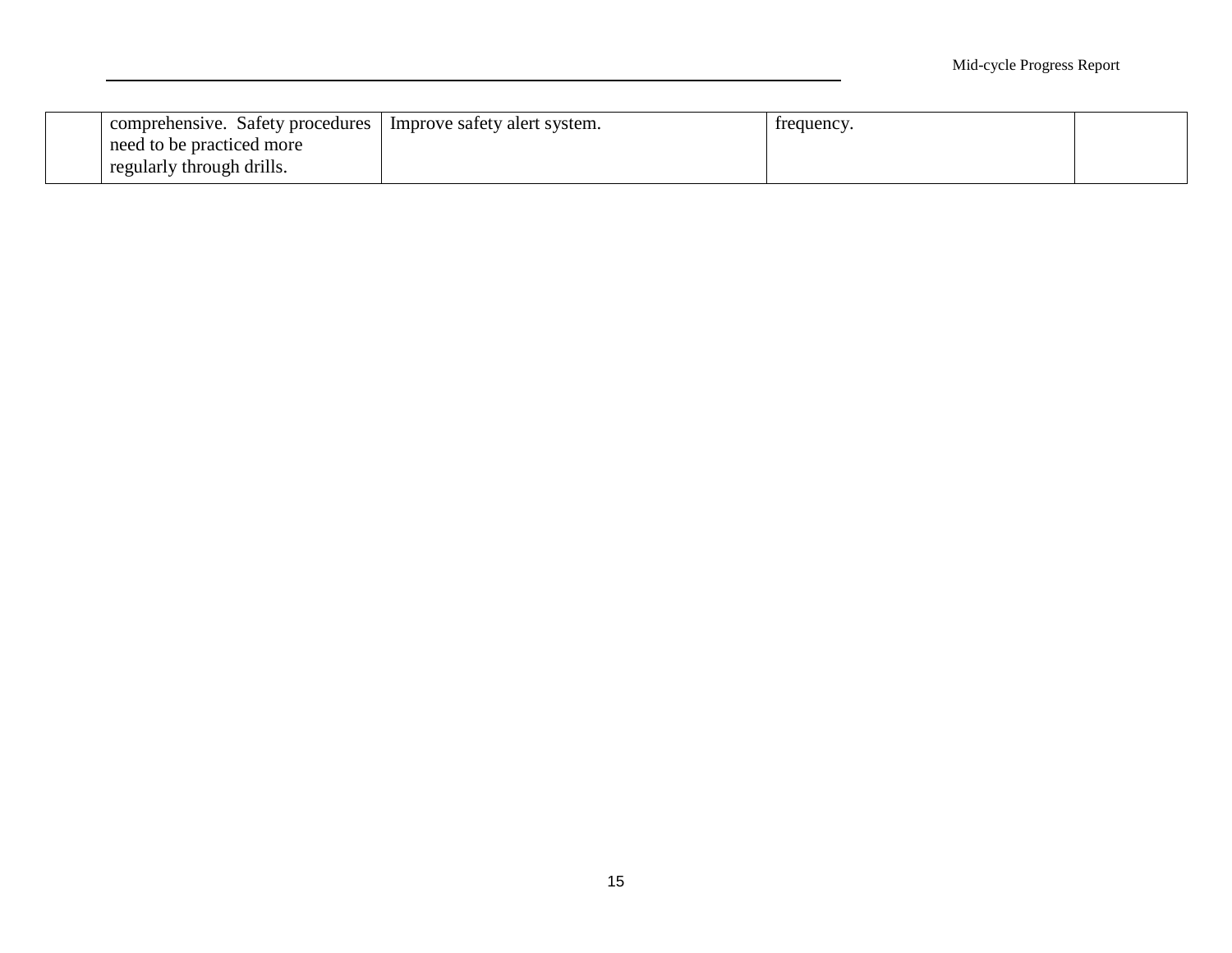# **VI. Appendices**

<span id="page-17-0"></span>

|                       |                                           |                       | Princeton Joint Unified School District - 2014-15 Organizational Chart |                         |                           |
|-----------------------|-------------------------------------------|-----------------------|------------------------------------------------------------------------|-------------------------|---------------------------|
|                       |                                           |                       |                                                                        |                         |                           |
|                       | Certificated                              |                       | <b>Classified and Confidential</b>                                     |                         | <b>GCOE Employees</b>     |
|                       |                                           |                       |                                                                        |                         |                           |
|                       | <b>Administration</b>                     |                       | <b>Maintenance and Transporation</b>                                   |                         | <b>On Campus</b>          |
| Cody Walker           | Superintendent / Principal                | Lance Swift           | Director of Maintenance and Transportation                             | Janine Beard            | Resource Teacher          |
| <b>Beth Penner</b>    | CBO / Director of Human Resources         | Gerald Allen          | <b>Bus Driver / Custodian</b>                                          | Lorenzo Garth           | Resource Paraprofessional |
| Raylene Robinson      | Academic Counselor                        | Gary Putman           | Bus Driver / Custodian                                                 | <b>Tamara Hitt</b>      | Resource Paraprofessional |
|                       |                                           | <b>Fidel Martinez</b> | <b>Bus Driver / Custodian</b>                                          |                         |                           |
|                       | <b>Elementary Teachers</b>                |                       |                                                                        |                         | <b>Off Campus</b>         |
| Dena Schmidt          | Elementary ELD / Lead Teacher (.5 FTE)    |                       | <b>Food Services</b>                                                   | Ann McMahon             | Mental Health             |
| Morgan Iversen        | K / 1st Grade                             | Wanda Swift           | Cafeteria Manager                                                      | Jim Napoli              | Speech Therapist          |
| Marnie Smith          | 1st / 2nd Grade                           | Rebecca Jensen        | <b>Elementary School Cook</b>                                          | Carly Ingersoll         | School Psychologist       |
| Kelly Bryant          | 3rd Grade                                 |                       |                                                                        | Zuheit Whitney          | <b>School Nurse</b>       |
| <b>Cassie Halley</b>  | 4th / 5th Grade                           |                       | <b>Office Staff</b>                                                    |                         |                           |
| <b>Caitlin Phelps</b> | 5th / 6th Grade                           | Theresa Zoller        | Secretary (Elementary - 50%)                                           |                         | <b>Board Members</b>      |
|                       |                                           | Linda Hansen          | Secretary (Elementary - 50%)                                           | Cathy Withrow           | President                 |
|                       | <b>Junior Senior High School Teachers</b> | Jolene Towne          | Secretary (District, Superintendent, Jr/Sr High)                       | Cindy Campbell          | Secretary                 |
| Trevor Airola         | Agriculture / Shop / Science              | Yecenia Polanco       | District Bookkeeper                                                    | <b>Troy Hansen</b>      | Member                    |
| Natalie Behr          | Science                                   |                       |                                                                        | Lance Glassgow          | Member                    |
| <b>Troy German</b>    | Math                                      |                       | <b>Support Staff</b>                                                   | Victoria (Vicki) Reamer | Member                    |
| Estella Herniman      | Spanish / Art / ELD                       |                       | Agripina Rodriguez Paraprofessional (bilingual)                        |                         |                           |
| <b>Bryan Lex</b>      | Social Science / PE                       | Sandy Houtman         | Paraprofessional / Computer Lab Supervisor                             |                         |                           |
| Alejandro Mercado     | English                                   |                       |                                                                        |                         |                           |
| Nate Odom             | Social Science / Lead Teacher             |                       |                                                                        |                         |                           |
| Vannessa Quevedo      | Math                                      |                       |                                                                        |                         |                           |
| Chris Stillwell       | 7-8 English / Home Ec / PE                |                       |                                                                        |                         |                           |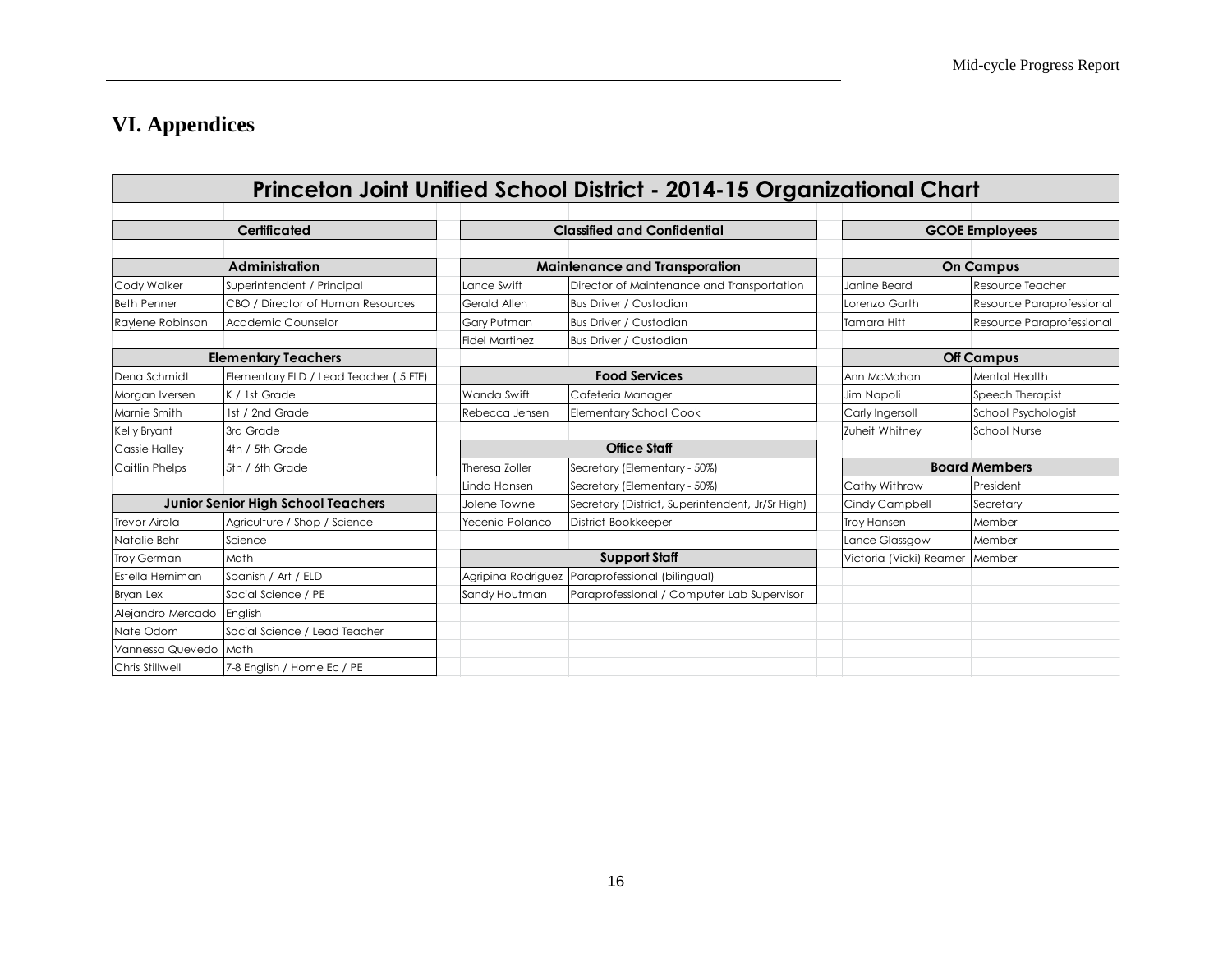|                  | PRINCETON JUNIOR-SENIOR HIGH SCHOOL |                                |                  |                  |                                       |                 |                         |  |  |
|------------------|-------------------------------------|--------------------------------|------------------|------------------|---------------------------------------|-----------------|-------------------------|--|--|
|                  | 2014-15 MASTER SCHEDULE             |                                |                  |                  |                                       |                 |                         |  |  |
| <b>TEACHER</b>   | P1: 8:20 - 9:07                     | P2: 9:11 - 9:58                | P3: 10:12 -10:59 | P4: 11:03-11:50* | P5: 12:41 - 1:28**                    | P6: 1:32 - 2:19 | P7: 2:23 - 3:10         |  |  |
| <b>BEHR</b>      | <b>PREP</b>                         | Science 8                      | Science 7        | Biology          | Chemistry                             | Anat/Physiology | Post HS Prep            |  |  |
| <b>GERMAN</b>    | <b>PREP</b>                         | Consumer<br>Math/Trig-Pre Calc | Algebra II       | Geometry         | Geometry                              | Computers       | ROP Woodshop            |  |  |
| <b>HERNIMAN</b>  | <b>PREP</b>                         | ART I                          | Spanish 2        | Spanish 1/3      | Credit Recovery                       | Art I           | Spanish 1               |  |  |
| <b>ODOM</b>      | U.S. History                        | <b>PREP</b>                    | Leadership       | History 7        | <b>Elective Wheel</b>                 | History 8       | <b>Weight Training</b>  |  |  |
| <b>QUEVEDO</b>   | Math 8                              | Integrated Math 1              | <b>PREP</b>      | Yearbook         | Math 7                                | Math 7          | ELD / Yearbook<br>(Ind) |  |  |
| <b>MERCADO</b>   | English 2                           | English 3                      | <b>PREP</b>      | English 4        | English 1                             | Reading/Writing | Literature and Film     |  |  |
| <b>STILLWELL</b> | English 7                           | English 7                      | English 8        | English 8        | <b>PREP</b>                           | Home Ec.        | PE 7/8                  |  |  |
| <b>LEX</b>       | Civics/Econ                         | World History                  | Dr.Ed/State Req  | PE               | <b>AD</b>                             | <b>PREP</b>     | PE 7/8                  |  |  |
| <b>AIROLA</b>    | Ag Earth Science                    | ROP Ag Mechanics               | ROP Ag Shop      | ROP Ag Biology   | Physical Science                      | Ag Shop         | <b>PREP</b>             |  |  |
| <b>BEARD</b>     | Elementary                          | Supported Study                | Elementary       | Supported Study  | Supported Study                       | Supported Study | Elementary              |  |  |
|                  |                                     | Morning Break 9:58 - 10:12     |                  |                  | *Lunch: Jr High 11:45 / Sr High 11:50 |                 | ** SSR 12:24-12:41      |  |  |